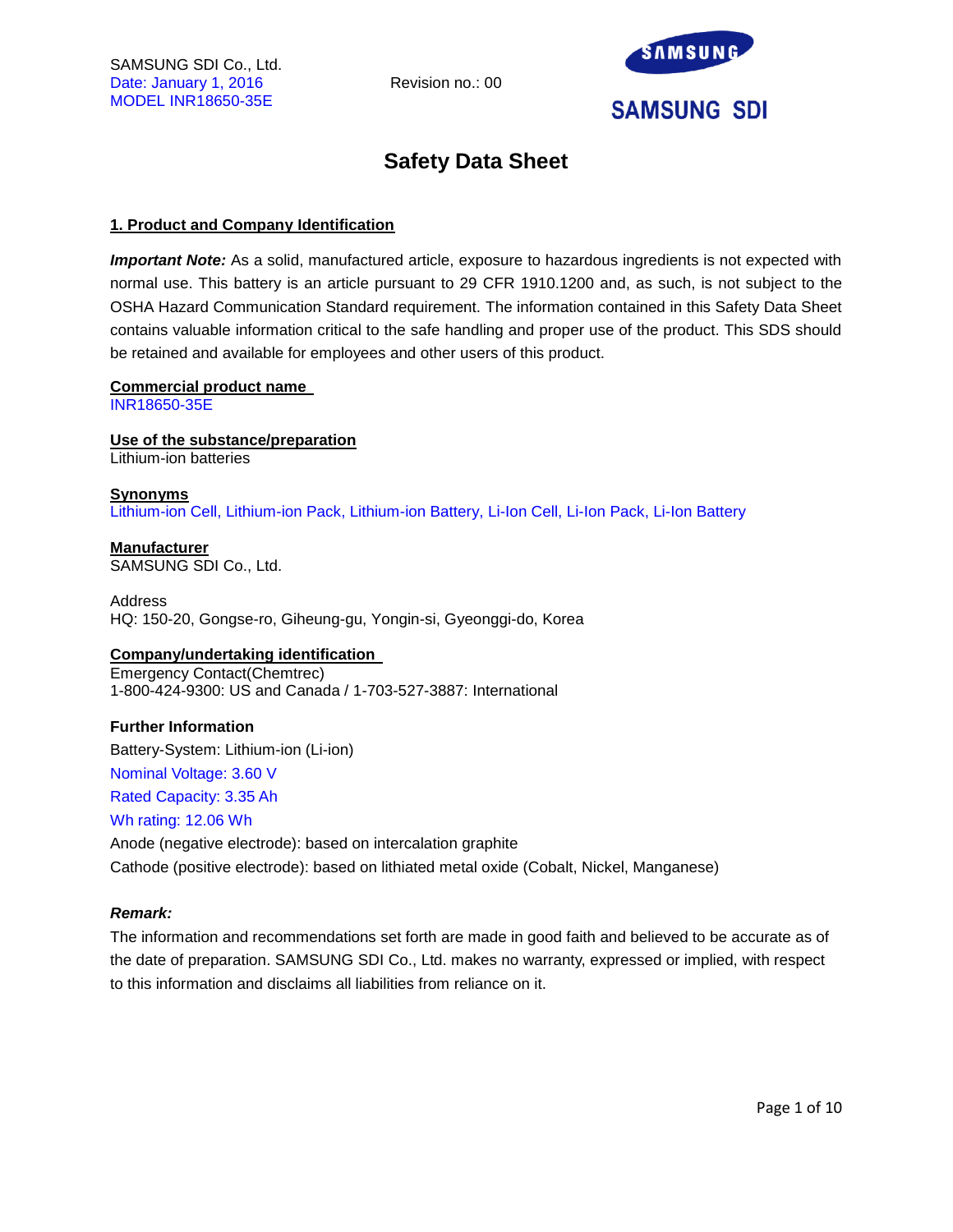

# **2. Hazards Identification**

### **Classification of the substance or mixture.**

**Preparation Hazards and Classification:** The product is a Lithium ion cell or battery and is therefore classified as an article and is not hazardous when used according to the recommendations of the manufacturer. The hazard is associated with the contents of the cell or battery. Under recommended use conditions, the electrode materials and liquid electrolyte are non-reactive provided that the cell or battery integrity remains and the seals remain intact. The potential for exposure should not exist unless the cell or battery leaks, is exposed to high temperatures or is mechanically, electrically or physically abused/damaged. If the cell or battery is compromised and starts to leak, based upon the battery ingredients, the contents are classified as Hazardous.

#### **Hazard Summary**

**Physical hazards:** Not classified for physical hazards. **Health hazards:** Not classified for health hazards. **Environmental hazards:** Not classified for hazards to the environment. **Specific hazards:** Exposure to contents of an open or damaged cell or battery: contact with this material will cause burns to the skin, eyes and mucous membranes. May cause sensitization by skin contact. **Main Symptoms:** Symptoms include itching, burning, redness and tearing.

#### **Hazardous Materials Information Label (HMIS)**

Health: 0 Flammability: 1 Physical Hazard: 0

#### **NFPA Hazard Ratings**

Health: 0 Flammability: 1 Reactivity: 0 Unique Hazard:

## **GHS precautionary statements**

| Precautionary<br>Statement(s)<br>Prevention     | P102: Keep out of reach of children.<br>P103: Read label prior to use.<br>P202: Do not handle until all safety precautions have been read and understood.<br>P210: Keep away from heat/sparks/open flames/hot surfaces - No smoking.<br>P234: Keep only in original container.<br>P254: Wash hands thoroughly after handling.                                                                                                                                                                                                                                                                                                                                                                                                                                                                     |
|-------------------------------------------------|---------------------------------------------------------------------------------------------------------------------------------------------------------------------------------------------------------------------------------------------------------------------------------------------------------------------------------------------------------------------------------------------------------------------------------------------------------------------------------------------------------------------------------------------------------------------------------------------------------------------------------------------------------------------------------------------------------------------------------------------------------------------------------------------------|
| Response<br>(If cell/battery<br>leaks)          | P260: Do not breathe vapor or spray.<br>P280: Wear protective gloves/protective clothing/eye protection/face protection.<br>P301/330/331: IF SWALLOWED: Rinse mouth. DO NOT induce vomiting.<br>P303/361/353: IF ON SKIN (or hair): Remove/Take off immediately all contaminated clothing.<br>Rinse skin with water/shower.<br>P304/340: If INHALED: Remove victim to fresh air and keep at rest in a position comfortable for breathing.<br>P305/351/338: IF IN EYES: Rinse cautiously with water for several minutes.<br>Remove contact lenses, if present and easy to do. Continue rinsing.<br>P310: Immediately call a POISON CENTER or doctor/physician.<br>P363: Wash contaminated clothing before reuse.<br>P370: In case of fire: Use carbon dioxide, dry chemical or water extinguisher. |
| Storage<br>(Store as indicated<br>in Section 7) | P402: Store in a dry place.<br>P405: Store locked up.<br>P410: Protect from sunlight.                                                                                                                                                                                                                                                                                                                                                                                                                                                                                                                                                                                                                                                                                                             |
| Disposal                                        | P406: Store any spilled/leaking electrolyte material in a corrosive resistant container with a resistant inner liner.<br>P501: Dispose of batteries in accordance with applicable hazardous waste regulations.                                                                                                                                                                                                                                                                                                                                                                                                                                                                                                                                                                                    |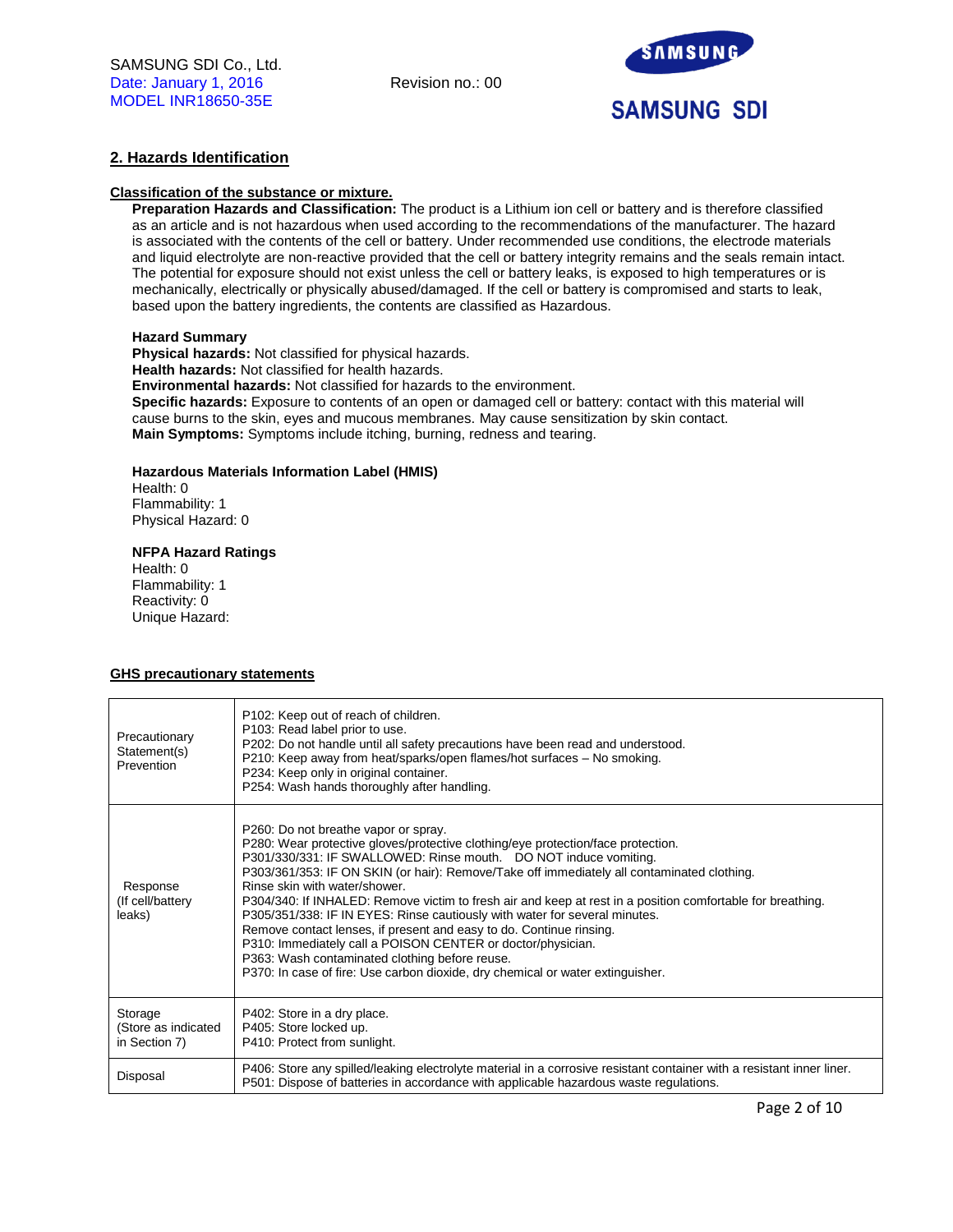

# **Other Hazards.**

**Appearance, Color and Odor:** Solid object with no odor.

**Primary Routes(s) of Exposure:** These chemicals are contained in a sealed enclosure. Risk of exposure occurs only if the cell or pack is mechanically, thermally, electrically or physically abused to the point of compromising the enclosure.

If this occurs, exposure to the electrolyte solution contained within can occur by inhalation, ingestion, eye contact and skin contact.

# **Potential Health Effect(s):**

**Acute (short term):** see Section 8 for exposure controls.

In the event that this cell or pack has been ruptured, the electrolyte solution contained within the cell would be corrosive and can cause burns to skin and eyes.

**Inhalation:** Inhalation of materials from a sealed cell is not an expected route of exposure. Vapors or mists from a ruptured cell may cause respiratory irritation.

**Ingestion:** Swallowing of materials from a sealed cell is not an expected route of exposure. Swallowing the contents of an open cell can cause serious chemical burns to mouth, esophagus, and gastrointestinal tract. **Skin:** Contact between the cell and skin will not cause any harm. Skin contact with the contents of an open cell can cause severe irritation or burns to the skin.

**Eye:** Contact between the cell and the eye will not cause any harm. Eye contact with the contents of an open cell can cause severe irritation or burns to the eye.

**CHRONIC (long term):** see Section 11 for additional toxicological data.

**Interactions with other chemicals:** Immersion in high conductivity liquids may cause corrosion and breaching of the cell or battery enclosure. The electrolyte solution inside of the cells may react with alkaline (basic) materials and present a flammability hazard.

**Potential Environmental Effects**: Not Available.

# **3. Composition/information on ingredients**

## **Hazardous components**

|                                        | <b>Chemical Name</b>                                                                                                          | CAS No.                               | *Mass range in cell (g/g %) |
|----------------------------------------|-------------------------------------------------------------------------------------------------------------------------------|---------------------------------------|-----------------------------|
| Electrolyte                            | Contains Electrolyte salt and solvents.                                                                                       |                                       | $5 - 20$                    |
| Electrolyte salt                       | Lithium hexafluorophosphate                                                                                                   | 21324-40-3                            | $0.05 - 5$                  |
| Electrolyte<br>solvent                 | Includes one or more of the following;<br><b>Ethelyne Carbonate</b><br><b>Propylene Carbonate</b><br><b>Diethyl Carbonate</b> | $96 - 49 - 1$<br>108-32-7<br>105-58-8 | $5 - 20$                    |
| <b>PVDF</b>                            | Polyvinylidenfluoride                                                                                                         | 24937-79-9                            | $\leq$ 1                    |
| Copper                                 | Cu                                                                                                                            | 7440-50-8                             | $3 - 15$                    |
| <b>Aluminium</b>                       | AI                                                                                                                            | 7429-90-5                             | $2 - 10$                    |
| Cathode                                | Lithium cobalt oxide                                                                                                          | 12190-79-3                            | $20 - 50$                   |
| Anode                                  | <b>Graphite</b>                                                                                                               | 7782-42-5                             | $10 - 30$                   |
| Steel, Nickel, and<br>inert components |                                                                                                                               | Various                               | <b>Balance</b>              |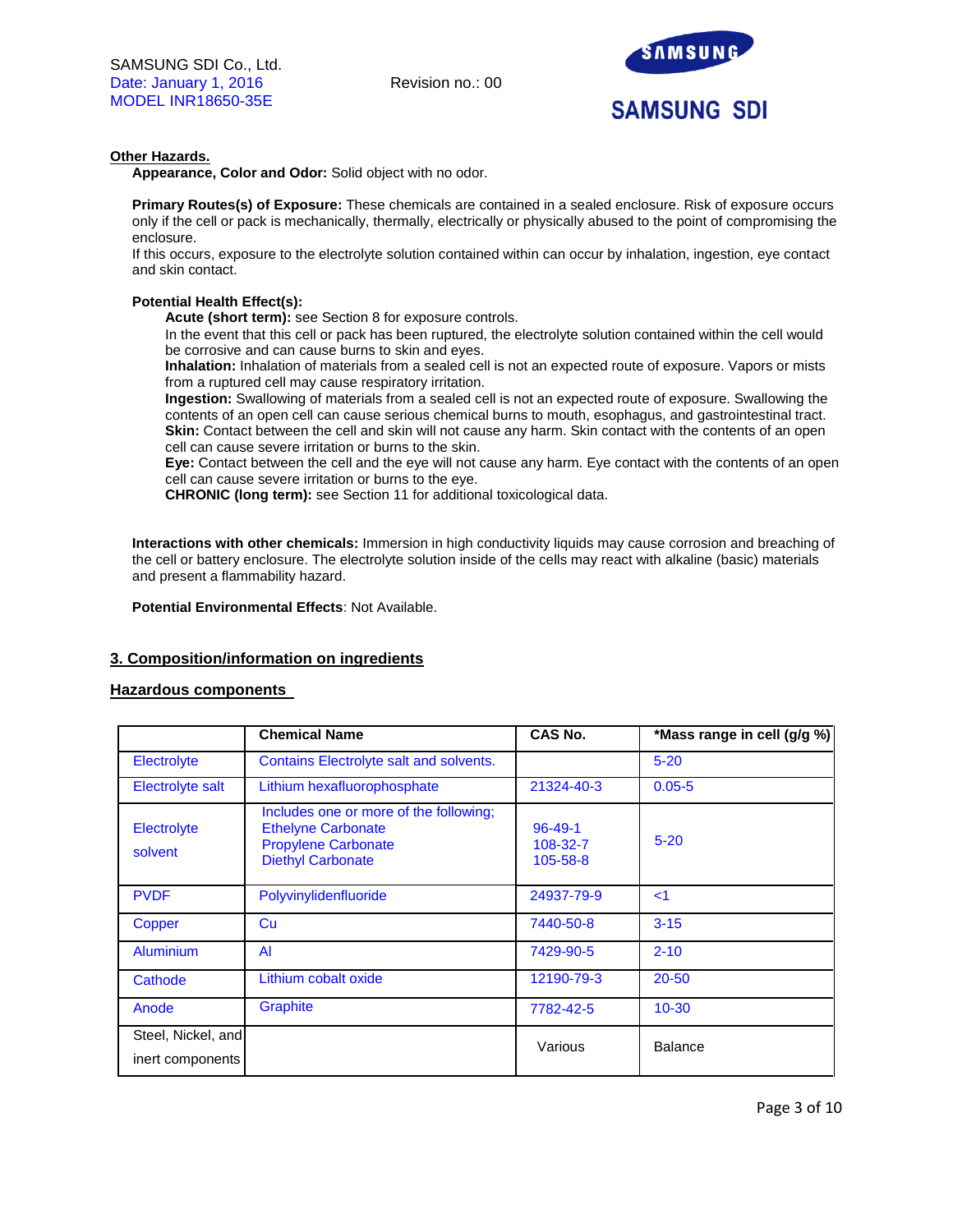

Because of the cell structure the dangerous ingredients will not be available if used properly. During charge process a lithium graphite intercalation phase is formed.

# **4. First Aid Measures**

# **Description of first aid measures**

The hazardous components of this cell or battery are contained within a sealed unit. The following measures are only applicable if exposure has occurred to components when a cell or battery leaks, is exposed to high temperatures or is mechanically, electrically or physically abused/damaged. The hazardous contents are caustic alkaline electrolytes contained in cells with lithium metal oxide cathodes, graphite and carbon anodes and Polyvinylidenfluoride binders.

**Ingestion:** Have victim rinse mouth thoroughly with water. DO NOT INDUCE VOMITING. Quickly transport victim to an emergency care facility.

**EYE:** If eye contact with contents of an open cell occurs, immediately flush the contaminated eye(s) with water. Quickly transport victim to an emergency care facility.

**Skin Contact:** Immediately flush with water. If irritation or pain persists, seek medical attention.

**Inhalation:** Remove the patient from exposure into fresh air, seek medical attention.

## **PROTECTION FOR FIRST**

**AIDERS:** Do not enter corrosive vapor contaminated areas without a respirator or Self Contained Breathing Apparatus. Wear adequate personal protective equipment as indicated in Section 8.

**FIRST AID FACILITIES:** Eye wash bottle, fountain, safety showers or at least a source of running water are required in the area where the product is used.

### **Most important symptoms & effects, acute & delayed, caused by exposure:**

**ACUTE:** The contents of the battery are rated as corrosive. Ingestion of the electrolyte could lead to severe gastrointestinal tract irritation with nausea, vomiting and potentially burns. Inhalation of vapors may lead to severe irritation of the mouth and upper respiratory tract with a burning sensation, pain, burns and inflammation in the nose and throat; there may also be coughing or difficulty breathing. Eye contact may lead to severe eye irritation or in worst case scenario irreversible damage and possible eye burns. Skin contact may lead to irritation and possible skin burns.

**CHRONIC:** Skin contact may aggravate/exacerbate existing skin conditions, such as dermatitis. Chronic inhalation may lead to the same symptoms as listed for acute inhalation above.

## **Indication of any immediate medical attention and special treatment needed**

**ADVICE TO DOCTOR:** Treat symptomatically if the person comes into contact with the corrosive electrolyte liquid contents of a damaged battery.

## **5. Fire Fighting Measures**

# **Suitable extinguishing media**

Cold water and dry powder in large amount are applicable. Use metal fire extinction powder or dry sand if only few cells are involved.

## **Special hazards arising from the chemical**

May form hydrofluoric acid if electrolyte comes into contact with water. In case of fire, the formation of the following flue gases cannot be excluded: Hydrogen fluoride (HF), Carbon monoxide and carbon dioxide.

## **Protective equipment and precautions for firefighters**

Wear self-contained breathing apparatus and protective suit.

# **Additional information**

If possible, remove cell(s) from fire fighting area. If heated above 125°C, cell(s) can explode/vent. Cell is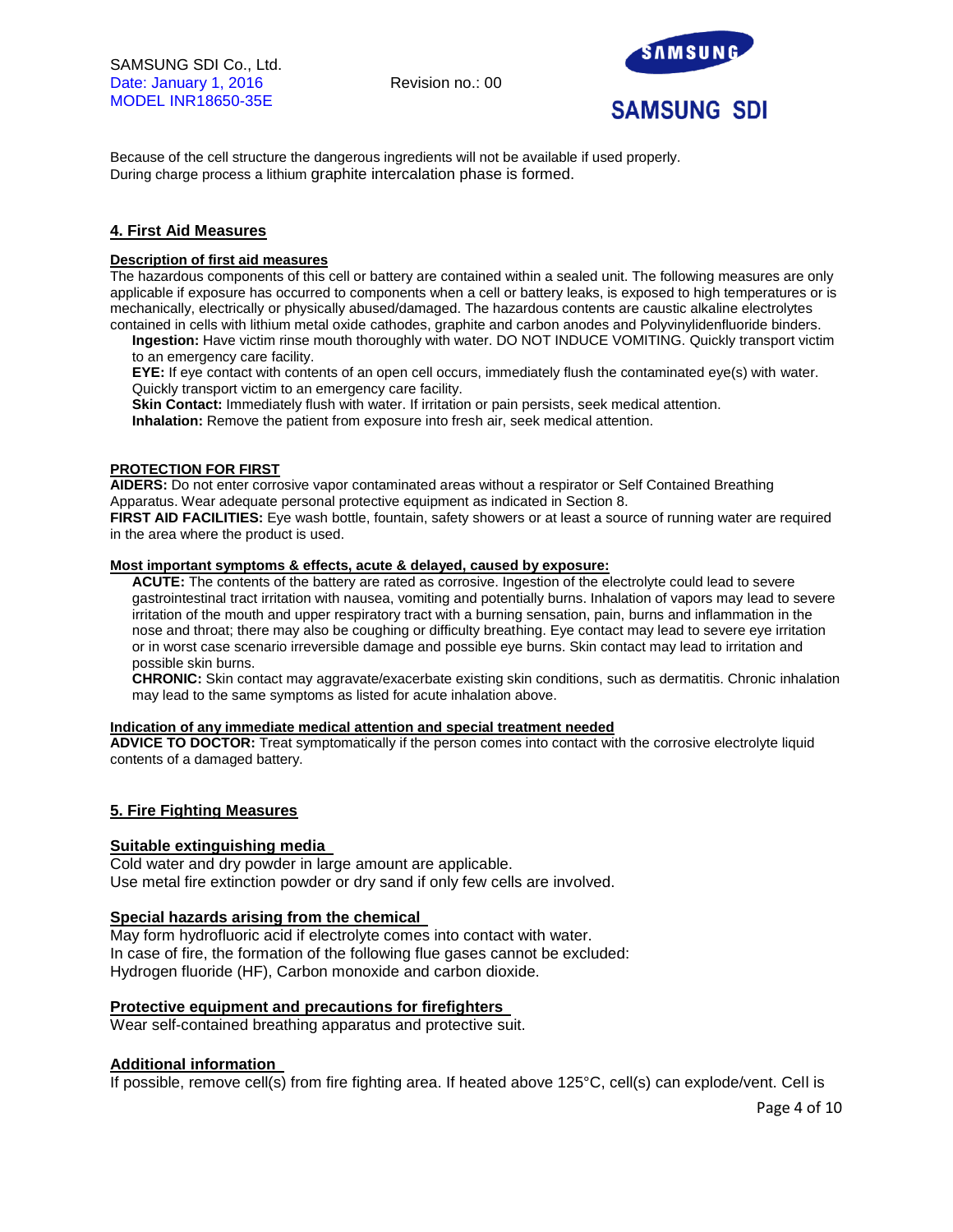

not flammable but internal organic material will burn if the cell is incinerated.

# **6. Accidental Release Measures**

#### **Personal precautions, protective equipment and emergency procedures:**

As an immediate precautionary measure, isolate spill or leak area for at least 25 meters (75 feet) in all directions. Keep unauthorized personnel away. Stay upwind. Keep out of low areas. Ventilate closed areas before entering. Wear adequate personal protective equipment as indicated in Section 8.

#### **Environmental precautions**

Absorb spilled material with non-reactive absorbent such as vermiculite, clay or earth. Prevent from migration into soil, sewers and natural waterways – inform local authorities if this occurs.

#### **Methods and material for containment and cleaning up**

Evacuate spill area immediately and remove sources of ignition. Do NOT touch spilled material. Cleanup personnel must be trained in the safe handling of this product. Spills may be absorbed on non-reactive absorbents such as vermiculite. Place cells or batteries into individual plastic bags and then place into appropriate containers and close tightly for disposal. Ensure that cleanup procedures do not expose spilled material to any moisture. Immediately transport closed containers outside. Lined steel drums are suitable for storage of damaged cells or batteries until proper disposal can be arranged.

# **7. Handling and Storage**

#### **Precaution for Handling**

Avoid short circuiting the cell. Avoid mechanical damage of the cell. Do not open or disassemble. Advice on protection against fire and explosion Keep away from open flames, hot surfaces and sources of ignition.

## **Condition for storage**

Storage at room temperature (approx. 20°C) at approx. 20~60% of the nominal capacity (OCV approx. 3.6 - 3.9 V/cell). Keep in closed original container.

## **8. Exposure controls/personal protection Exposure limit values Exposure limits**

# **Exposure Control Measures**

**Exposure Limit Values:** Airborne exposures to hazardous substances are not expected when the cells or batteries are used for their intended purposes. Exposure standards are not applicable to the sealed articles. **Biological Monitoring:** Not applicable.

**Control Banding:** Not applicable.

**Recommended monitoring procedures**: Follow standard monitoring procedures.

**Derived no-effect level (DNEL):** Not applicable.

**Derived minimal effect level (DMEL):** Not applicable.

**Predicted no-effect concentrations (PNECs):** Not applicable.

#### **Engineering Controls**

**Engineering Controls:** Special ventilation is not required when using these products in normal use scenarios.Ventilation is required if there is leakage from the cell or battery.

#### **Individual Protection Measures**

**Eye and Face protection:** Eye protection is not required when handling cells or batteries during normal use.Wear safety glasses/goggles if handling a leaking or ruptured cell or battery.

**Skin (Hand) protection:** Hand protection is not required when handling the cell or battery during normal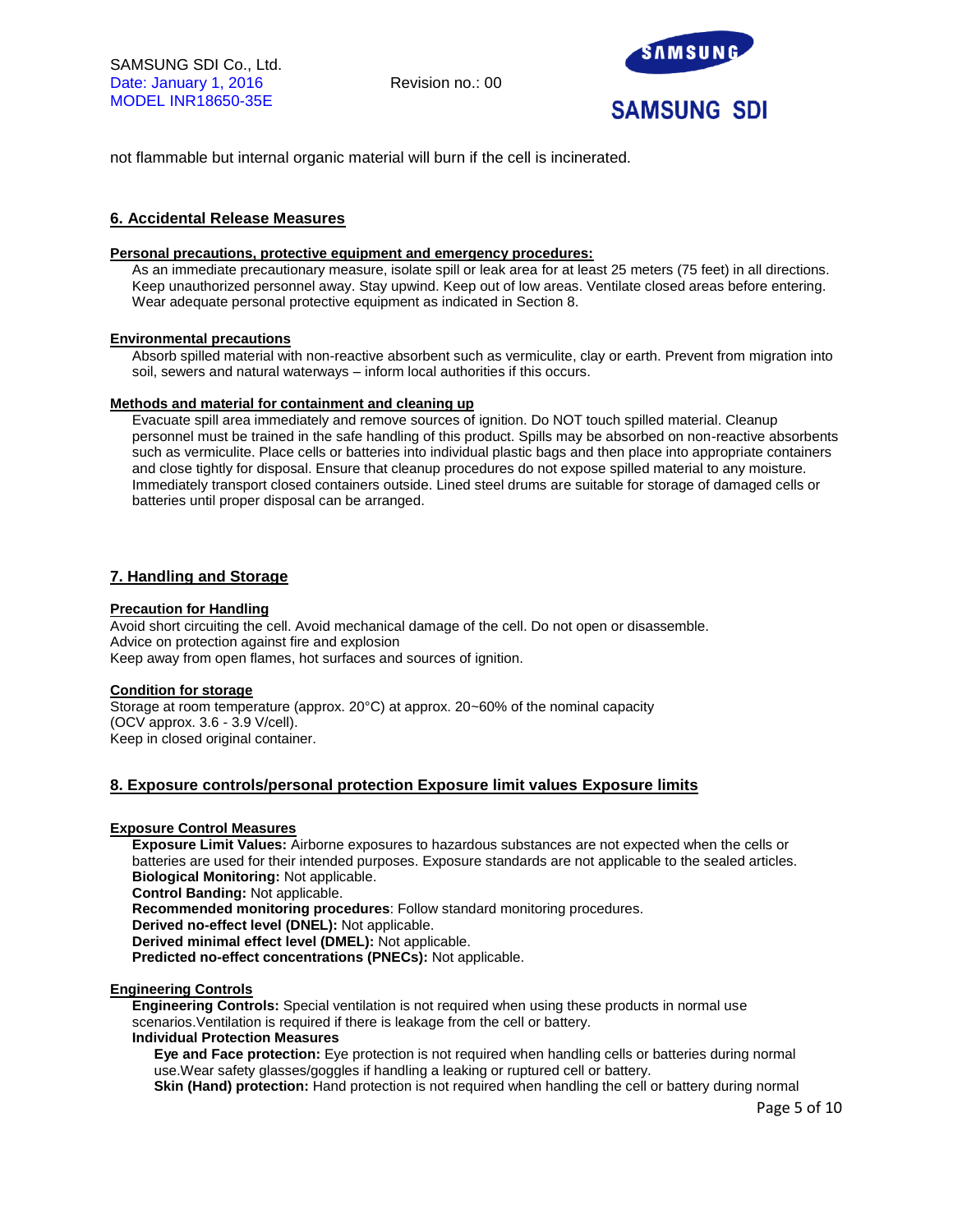

# **SAMSUNG SDI**

use.PVC gloves are recommended when dealing with a leaking or ruptured cell or battery. **Skin (clothing) protection:** Skin protection is not required when handling the cell or battery during normal use. Wear long sleeved clothing to avoid skin contact if handling a leaking or ruptured cell or battery. Soiled clothing should be washed with detergent prior to re-use.

**Respiratory protection:** During routine operation, a respirator is not required. However, if dealing with an electrolyte leakage and irritating vapors are generated, an approved half face inorganic vapor and gas/acid/particulate respirator is required.

**Thermal Protection:** Not applicable.

**Other Protective Equipment:** Have a safety shower or eye wash station readily available

. **Hygiene Measures:** Do not eat, drink or smoke in work areas. Avoid storing food, drink or tobacco near the product. Practice and maintain good housekeeping.

**Environmental exposure controls:** Avoid release to the environment.

# **9. Physical and Chemical Properties**

#### **Appearance**

physical state,: Solid Color: Various Odor: Odorless

# **Important health, safety and environmental information**

| Test method             |           |
|-------------------------|-----------|
| pHValue:                | n.a.      |
| Flash point:            | n.a       |
| Lower explosion limits: | n.a.      |
| Vapour pressure:        | n.a.      |
| Density:                | n.a.      |
| Water solubility:       | Insoluble |
| Ignition temperature:   | n.a.      |
|                         |           |

# **10. Stability and Reactivity**

#### **Stability Stable**

## **Conditions to avoid**

Keep away from open flames, hot surfaces and sources of ignition. Do not puncture, crush or incinerate.

**Materials to avoid**  No materials to be especially mentioned.

#### **Hazardous decomposition products**

In case of open cells, there is the possibility of hydrofluoric acid and carbon monoxide release.

## **Possibility of Hazardous Reactions**

Will not occur

## **Additional information**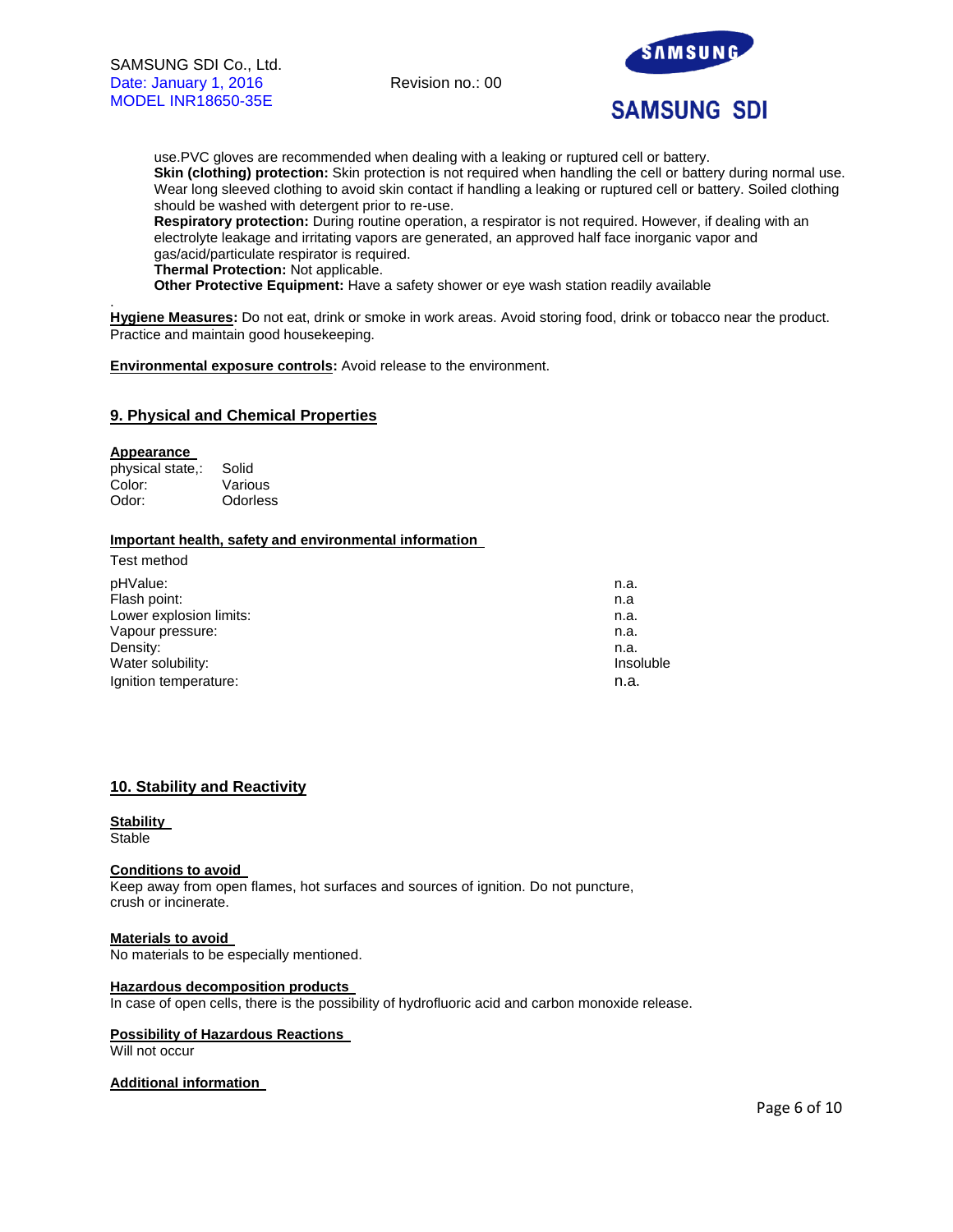

No decomposition if stored and applied as directed.

# **11. Toxicological Information**

### **Information on toxicological effects:**

The hazardous components of the cell or battery are contained within a sealed unit. Under recommended use conditions, the electrode materials and liquid electrolyte are non-reactive provided that the cell or battery integrity remains and the seals remain intact. The potential for exposure should not exist unless the battery leaks, is exposed to high temperature or is mechanically, electrically or physically abused/damaged. **The following toxicology data is in respect to if a person comes into contact with the electrolyte.**

# **Acute Toxicity:**

**Swallowed:** The electrolyte contained within the cell or battery is a corrosive liquid. Ingestion of this electrolyte would be harmful. Swallowing may result in nausea, vomiting, diarrhea, abdominal pain and chemical burns to the gastrointestinal tract. During normal usage ingestion should not be a means of exposure.

**Eye:** The electrolyte contained within the cell or battery is a corrosive liquid and it is expected that it would cause irreversible damage to the eyes. Contact may cause corneal burns. Effects may be slow to heal after eye contact. Correct handling procedures incorporating appropriate eye protection should minimize the risk of eye irritation. **Skin:** The electrolyte contained within the cell or battery is a corrosive liquid and it is expected that it would cause skin burns or severe irritation to the skin if not washed off immediately. Correct handling procedures should minimize the risk of skin irritation. People with pre-existing skin conditions, such as dermatitis, should take extreme care so as not to exacerbate the condition.

**Inhaled:** Inhalation of vapors from a leaking cell or battery is expected to cause severe irritation of the mouth and upper respiratory tract with a burning sensation, pain, burns and inflammation in the nose and throat; there may also be coughing or difficulty breathing.

**Skin Corrosion/Irritation:** The electrolyte contained within the cell or battery is classified as a corrosive liquid and is expected to exhibit Dermal Corrosivity/Irritation.

**Serious Eye Damage/Irritation:** The electrolyte contained within the cell or battery is classified as a corrosive liquid and is expected to exhibit serious Damage/Corrosivity.

**Respiratory or Skin Sensitization:** The electrolyte contained within the cell or battery is not expected to be a skin sensitizer according to OECD test 406, based on the available data and the known hazards of the components. The electrolyte contained within the battery is not expected to be a respiratory tract sensitizer, based on the available data and the known hazards of the components.

**Germ Cell Mutagenicity:** The electrolyte contained within the cell or battery is not expected to be mutagenic according to test such as OECD tests 471, 475, 476, 478 and 479, based on the available data and the known hazards of the components.

**Carcinogenicity:** Th electrolyte contained within the cell or battery is not expected to be a carcinogen. The cathode contains Cobalt and Nickel components. These components are classified as IARC 2B – possibly carcinogenic to humans, however they do not pose a threat when contained in the cell or battery sealed unit.

**Reproductive Toxicity:** The electrolyte contained within the cell or battery is not expected to be a reproductive hazard according to test such as OECD tests 414 and 421, based on the available data and the known hazards of the components.

**Specific Target Organ Toxicity (STOT) – Single Exposure:** The electrolyte contained within the cell or battery is corrosive and is expect to cause respiratory irritation by inhalation. Inhalation of vapors may lead to severe irritation of the mouth and upper respiratory tract with a burning sensation, pain, burns and inflammation in the nose and throat; there may also be coughing or difficulty breathing.

**Specific Target Organ Toxicity (STOT) – Repeated Exposure:** The cells or batteries are not expected to cause organ damage from prolonged or repeated exposure according to tests such as OECD tests 410 and 412, based on the available data and the known hazards of the components.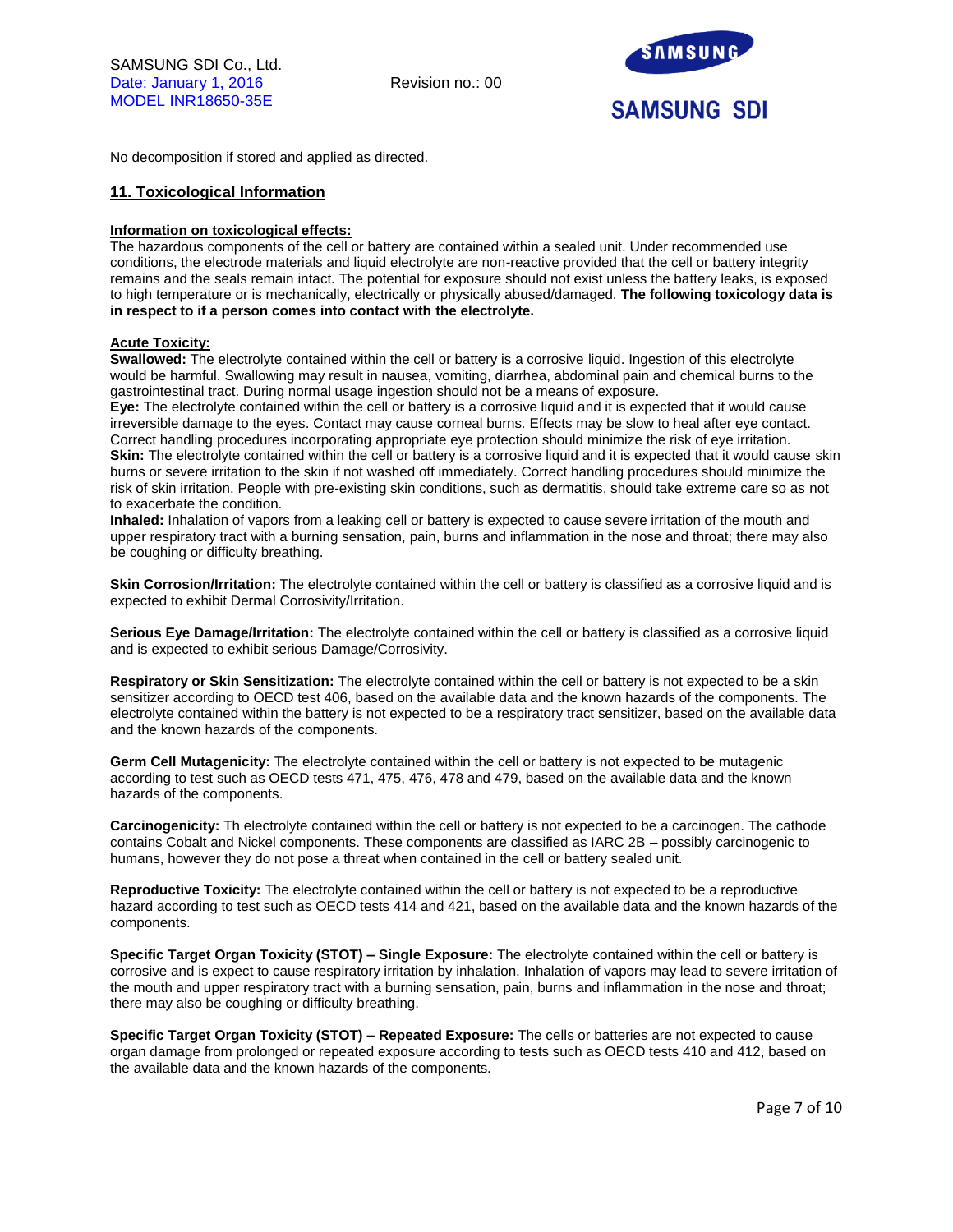

**Aspiration Hazard:** The cells or batteries are not classified as an aspiration hazard, based on the available data and the known hazards of the components. However, due to the corrosive nature of the product if swallowed, do NOT induce vomiting. If vomiting has occurred after ingestion the person should be observed to ensure that aspiration into the lungs has not occurred and assessed for chemical burns to the gastrointestinal and respiratory tracts.

# **12. Ecological Information**

# **Further information**

Ecological injuries are not known or expected under normal use. Do not flush into surface water or sanitary sewer system.

# **13. Disposal Considerations**

## **Advice on disposal**

For recycling consult manufacturer.

#### **Contaminated packaging**

Disposal in accordance with local regulations.

# **14. Transport Information**

With regard to transport, the following regulations are cited and considered:

- UN No. 3480
- UN proper shipping name: Lithium Ion Batteries.
- Transport hazard class : 9
- The International Civil Aviation Organization (ICAO) Technical Instructions, Packing Instruction 965, Section ⅠB or Ⅱ
- The International Air Transport Association (IATA) Dangerous Goods Regulations, Packing Instruction 965, Section ⅠB or Ⅱ
- The International Maritime Dangerous Goods (IMDG) Code [Special provision 188, 230]
- US Hazardous Materials Regulations 49 CFR(Code of Federal Regulations) Sections 173.185 Lithium batteries and cells,
- The UN Recommendations on the Transport of Dangerous Goods, Manual of Tests and Criteria 38.3 Lithium batteries, Revision 3, Amendment 1 or any subsequent revision and amendment applicable at the date of the type

If those lithium-ion batteries are packed with or contained in an equipment, then it is the responsibility of the shipper to ensure that the consignment are packed in compliance to the latest edition of the IATA Dangerous Goods Regulations section Ⅱ of either Packing Instruction 966 or 967 in order for that consignment to be declared as NOT RESTRICTED (non-hazardous/non-Dangerous). If those lithium-ion batteries are packed with or contained in an equipment, UN No. is UN3481

Our products are properly classified, described, packaged, marked, and labeled, and are in proper condition for transportation according to all the applicable international and national governmental regulations, not limited to the above mentioned. We further certify that the enclosed products have been tested and fulfilled the requirements and conditions in accordance with UN Recommendations (T1 – T8) on the Transport of Dangerous Goods Model Regulations and the Manual of Testes and Criteria.

## **Test results of the UN Recommendation on the Transport of Dangerous Goods**

| Manual of Test and Criteria (38.3 Lithium batteries) |                     | <b>Test Results</b> | Remark |
|------------------------------------------------------|---------------------|---------------------|--------|
| No                                                   | Test item.          |                     |        |
|                                                      | Altitude Simulation | Pass                |        |
|                                                      | <b>Thermal Test</b> | Pass                |        |
|                                                      | Vibration           | Pass                |        |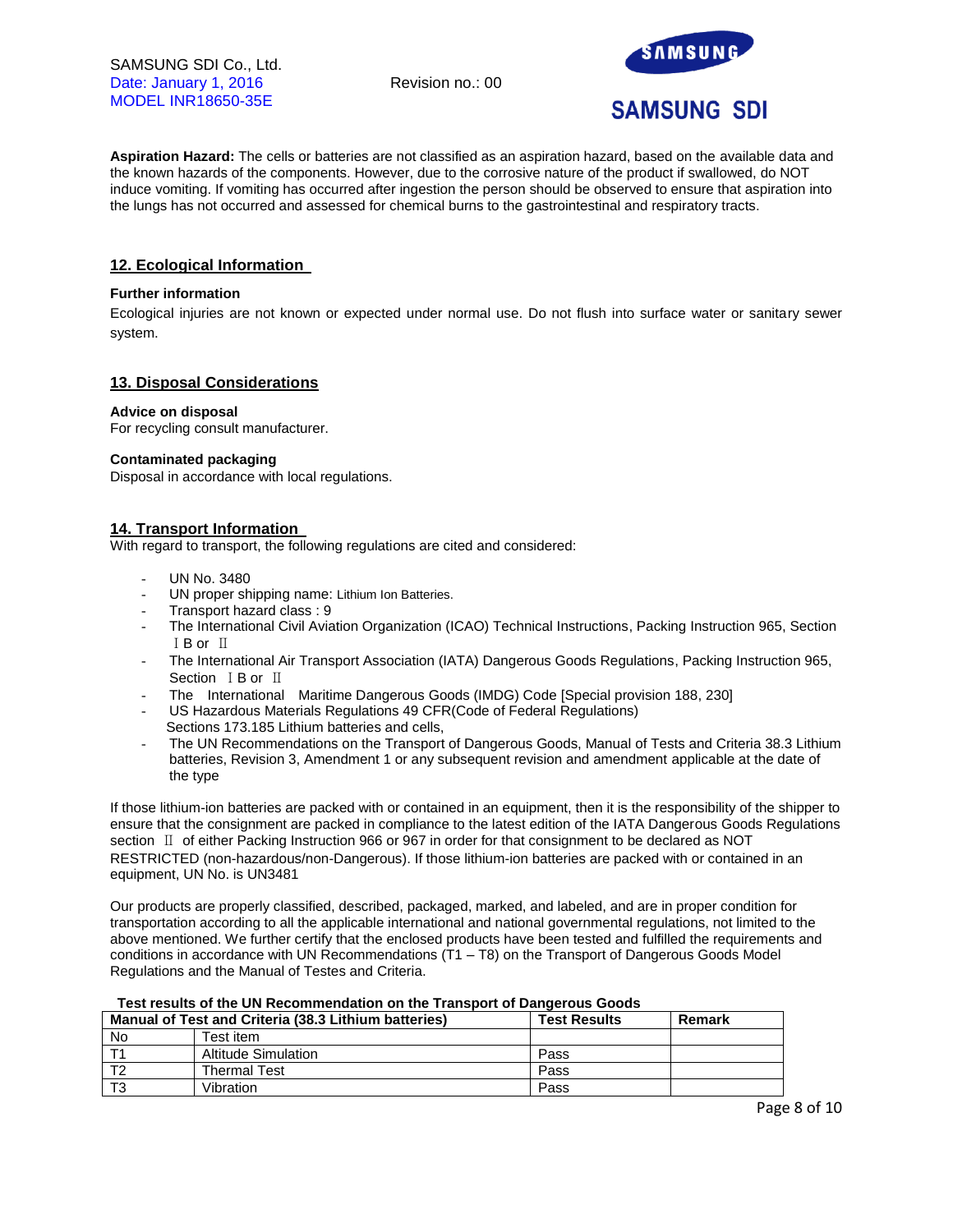

# **SAMSUNG SDI**

| T4             | Shock                         | Pass |                                             |
|----------------|-------------------------------|------|---------------------------------------------|
| T <sub>5</sub> | <b>External Short Circuit</b> | Pass |                                             |
| T <sub>6</sub> | Impact/Crush                  | Pass |                                             |
|                | Overcharge                    | Pass | For pack and<br>single cell<br>battery only |
| T8             | <b>Forced Discharge</b>       | Pass |                                             |

# **15. Regulatory Information**

#### **Canadian Federal Regulations:**

These products have been classified in accordance with the hazard criteria of the Controlled Products Regulations and the SDS contains all the information required by the Controlled Products Regulations. **WHMIS Classification:** Not Controlled, manufactured article.

**New Substance Notification Regulations:** Lithium hexafluorophosphate is listed on the Non-Domestic Substance List (NDSL). All other ingredients in the product are listed, as required, on Canada's Domestic Substances List (DSL).

**National Pollutant Release Inventory (NPRI) Substances:** These products do not contain any NPRI chemicals.

#### **United States Federal and State Regulations:**

**TSCA Status:** All ingredients in these products are listed on the TSCA inventory. **OSHA:** These products do not meet criteria as per Part 1910.1200, manufactured article. **SARA EPA Title III:** None. **Sec. 302/304:** None. **Sec. 311/312:** None. **Sec. 313:** None. **CERCLA RQ:** None.

# **Australia and New Zealand**

**SUSMP:** Not applicable **AICS:** All ingredients are on the AICS list. **HSNO Approval number:** Not applicable **HSNO Group Title:** Not applicable **NOHSC:10008 Risk Phrases:** R34 - Causes Burns. **NOHSC:1008 Safety Phrases:**

# S1 – Keep locked up.

S2 – Keep out of reach of children.

S23 – Do not breathe vapor.

S24/25 – Avoid contact with skin and eyes.

S26 – In case of contact with eyes, rinse immediately with plenty of water and seek medical advice.

S27/28 – After contact with skin, take off immediately all contaminated clothing and wash immediately with plenty of water.

S36/37/39 – Wear suitable protective clothing, gloves and eye/face protection.

S56 – Dispose of this material and its container at hazardous waste or special waste collection point.

S62 – If swallowed, DO NOT induce vomiting: seek medical advice immediately and show this container or label.

S64 – If swallowed, rinse mouth with water (Only if the person is conscious).

#### **EC Classification for the Substance/Preparation:**

These products are not classified as hazardous according to Regulation (EC) No. 1272/2008. Keep out of the reach of children.

## **EU Restrictions on use:**

Regulation (EC) No. 1907/2006, REACH Annex XVII Substances subject to restriction on marketing and use as amended: Aluminium (CAS 7429-90-5)

#### **Other EU Regulations**

This Safety Data Sheet complies with the requirements of Regulation (EC) No. 1907/2006.